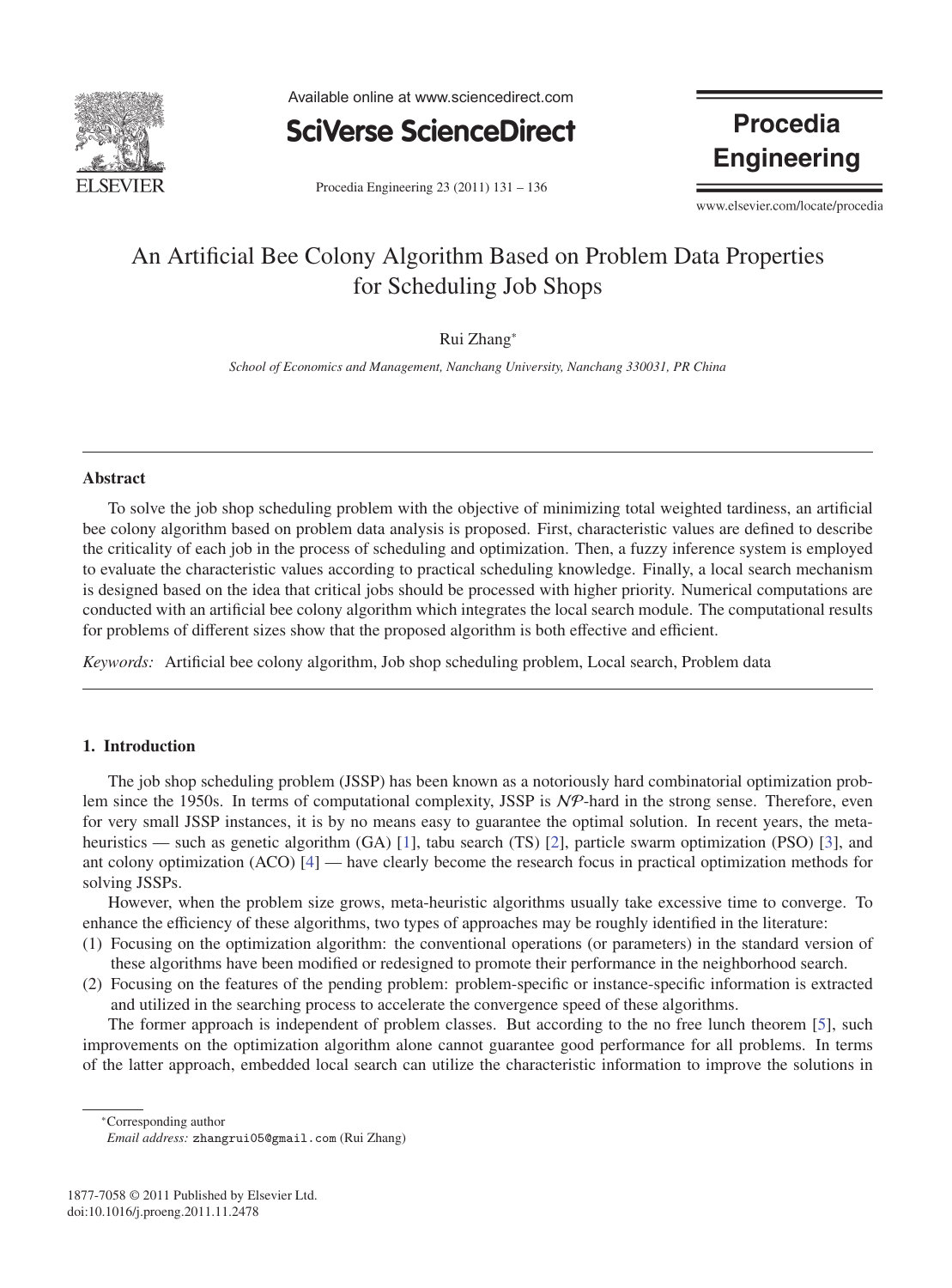the optimization process. However, how to effectively extract and describe the characteristic information remains a challenging but rewarding research topic.

In this paper, we devise a fuzzy inference system based on intuitive knowledge to evaluate the criticality value of each job. Then, this information is used in a local search mechanism to promote the optimization efficiency of the artificial bee colony (ABC) algorithm. The paper is organized as follows. The discussed job shop scheduling problem is formulated in Section 2. Sections 3 and 4 presents the detailed algorithms. The computational results and a brief analysis are provided in Section 5. Finally, the conclusions are given in Section 6.

#### 2. Problem formulation

Job shop is one of the most frequently adopted models when dealing with scheduling problems. In the job shop scheduling problem (JSSP), a set of *n* jobs  ${J_i}_{i=1}^n$  are to be processed on a set of *m* machines  ${M_k}_{k=1}^m$ . Each job has a fixed processing route which traverses all the machines in a predetermined order. Besides, a preset due date and a weight are given for each job. JSSP can also be described by a disjunctive graph  $G(N, A, E)$ , in which  $N = \{0, 1, \ldots, *\}$ represents the set of nodes (including two dummy nodes, 0 and ∗); *A* is the set of conjunctive arcs and  $E = \bigcup_{k \in M} E_k$ is the set of disjunctive arcs ( $E_k$  represents the disjunctive arcs that correspond to machine  $M_k$ ). Then the discussed JSSP can be formulated as follows:

$$
\begin{cases}\n\min \quad TWT = \sum_{j \in C} w_j (t_j + p_j - d_j)^+, \\
\text{s.t.} \\
t_i + p_i \le t_j, \quad (i, j) \in A, \\
t_i + p_i \le t_j \vee t_j + p_j \le t_i, \quad (i, j) \in E_k, k = 1, \dots, m, \\
t_i \ge 0, \quad i \in N.\n\end{cases}
$$

In this formulation, *C* is the set of the last operations of each job;  $w_j$  and  $d_j$  are respectively the weight and the due date of the job which operation *j* belongs to;  $p_j$  and  $t_j$  (the decision variable) are the processing time and the starting time of operation *j*, respectively;  $(x)^{+} = \max\{x, 0\}$ . The scheduling objective considered in this paper is to determine the processing sequence of operations on each machine such that the total weighted tardiness is minimized.

#### 3. Evaluation of the criticality values

In this section, we provide a detailed description of the fuzzy inference system which is designed to calculate the criticality value (*CV*) of each job.

Based on a given schedule (including the completion time of each job), we can define:

- The relative distance between job *i*'s completion time and its due date:  $g_i = (\hat{F}_i d_i)/\sum_{j \in J_i} p_j$ , where  $\hat{F}_i$  denotes job *i*'s completion time under the current schedule;  $\sum_{j \in J_i} p_j$  equals the total processing time of job *i*.
- The relative slack time of job *i*:  $h_i = (d_i c_i \sum_{j \in J'_i} p_j) / \sum_{j \in J_i} p_j$ , where  $c_i$  refers to the completion time of the currently considered operation of job  $i$  and also the release time of  $J_i'$  which is the set of its succeeding operations in job *i*. Note that  $h_i$  corresponds to specific operations of job *i* and thus reflects the features of different processing stages of the job.
- The normalized weight of each job:  $v_i = \overline{w_i} = (w_i w_{\text{min}})/(w_{\text{max}} w_{\text{min}})$ , where  $w_{\text{max}} = \max_{i=1}^n w_i$ ,  $w_{\text{min}} =$  $\min_{i=1}^n w_i$ .

Based on these variables, a fuzzy controller is designed to calculate the *CV*. The fuzzy controller takes *gi*, *hi* and  $v_i$  as input variables, and outputs the *CV* for each job. In the fuzzy inference system, the four input/output linguistic variables are respectively denoted by *G*, *H*, *V* and *B*, and are divided into three fuzzy sets as follows.

- $G, H = \{NL, Z, PL\}$ , i.e. {Negative, Around Zero, Positive}.
- $V = \{S, M, L\}$ , i.e. {Small, Medium, Large}.
- $B = \{N, PC, C\}$ , i.e. {Not a critical job, Possibly a critical job, A critical job}.

In this fuzzy inference system, all the relevant membership functions are chosen to have symmetrical triangular shapes. For example, the membership functions of the three fuzzy sets related to *G* are illustrated in Figure 1. We could